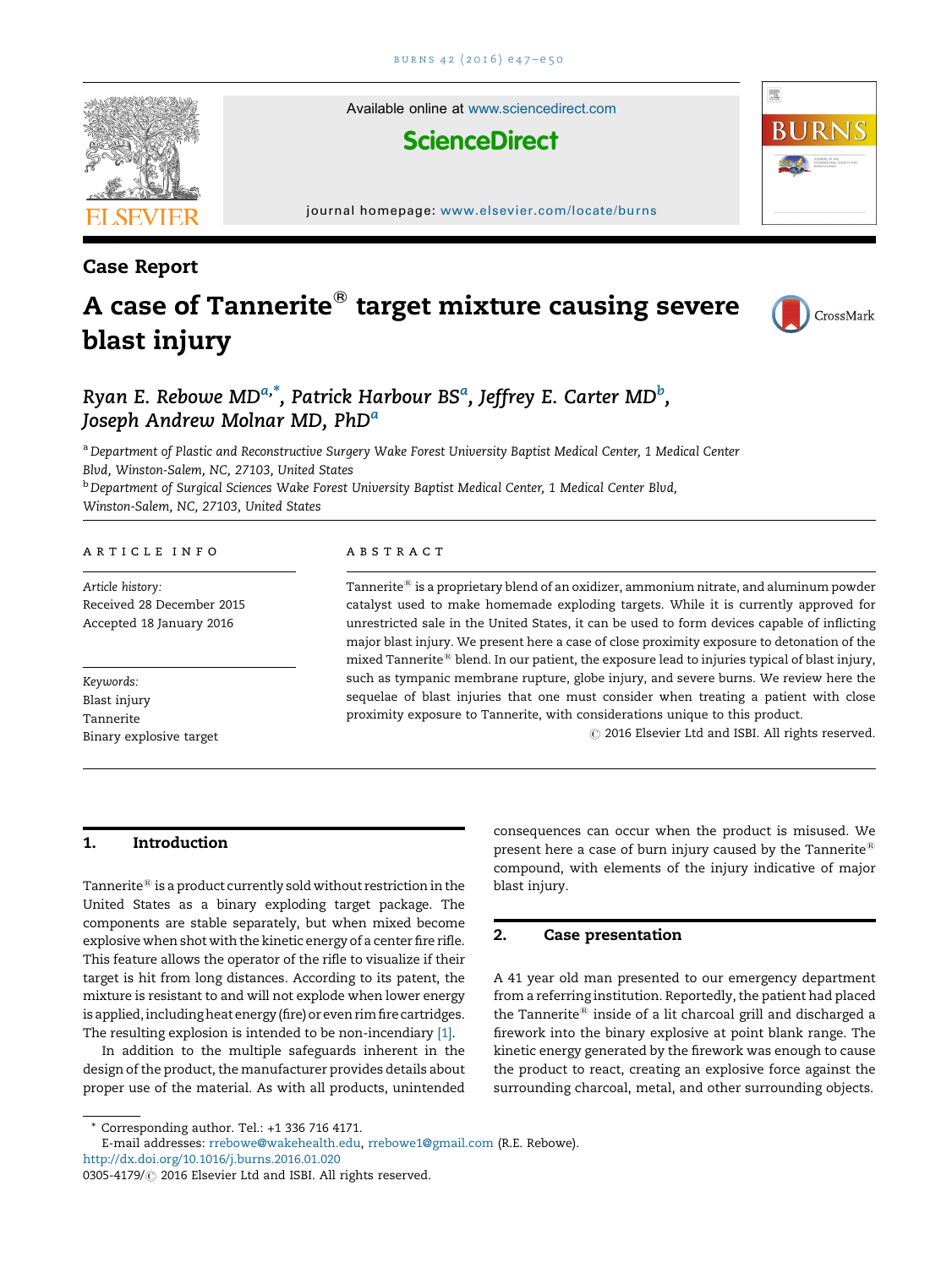

Fig. 1 – Multiple pinpoint lesions on the abdomen (A) and face (B) indicative of fragment injury. Many of these wounds ultimately underwent further debridement and closure due to foreign body reaction.

He was transferred intubated to our facility due to reported episodes of oxygen desaturation. On arrival he was approximately 3 h from post injury. Primary survey revealed a previously secured airway, adequate ventilation, and adequate IV access. His vital signs were stable with a Temperature of 98.0 °F, HR of 70 bpm, RR of 14, Oxygen Saturations of 100%, and BP of 137/90 mmHg. Secondary survey revealed significant bilateral ocular trauma, bilateral apparent hemotympanum, burn injuries and lacerations to his face, bilateral hands, and chest indicative of fragment injury. No foreign bodies were appreciated on initial survey.

The patient was admitted to our burn unit and extubated the same day without issue. His injuries following further assessment were as follows:

- 1. Superficial burns to his face, bilateral hands, forearms, and chest with evidence of pinpoint areas of full thickness skin defects and imbedded fragments (Fig. 1)
- 2. Bilateral absence of tympanic membranes with exposure of middle ear components (Fig. 2)
- 3. Thermal/Chemical burns of both eyes with large corneal abrasions and embedded foreign body; limbal ischemia evident in his left eye
- 4. Distal phalanx tuft fractures of the right hand thumb and index finger
- 5. Fracture of the proximal phalanx of the left thumb

The patient was managed four days in the burn unit for wound care, pain control, and occupational therapy. During that time his burn wounds and hand injuries were managed by the plastic surgery service with antibiotic lotion to his face and silver sulfadiazine to his hands and forearms. Due to the open fractures and multiple open wounds of his hands, the patient was also begun on Dial soap soaks. His tympanic membrane injuries and corneal abrasions were managed expectantly by ophthalmology and the otolaryngology department, respectively. As the patient did have significant disability of hearing, eyesight, and hand function, he underwent admission to an inpatient rehabilitation facility for eight days.

Subsequent management included operative treatment for open reduction and internal fixation of his left thumb proximal phalanx fracture and debridement of his wounds. [\(Fig.](#page-2-0) 3) His fracture was reduced through a dorsal midline incision and fixed with crossing 0.45 mm Kirschner wires. Small sand-like fragments was removed from multiple areas of his face and chest and his wounds were closed as appropriate. Following surgery his thumb and surgical sites healed without issue. Pins were removed one month after surgery and he achieved normal range of motion with proper occupational therapy.

His corneal abrasions were managed expectantly with artificial tears and antibiotic eye drops. At ten months these were noted to heal completely with minor refractive error. He was noted to have fragments embedded in his cornea, however



Fig. 2 – The patient had evidence of left (A) and right (B) tympanic membrane rupture. Ossicles are in direct view with direct visualization of the middle ear.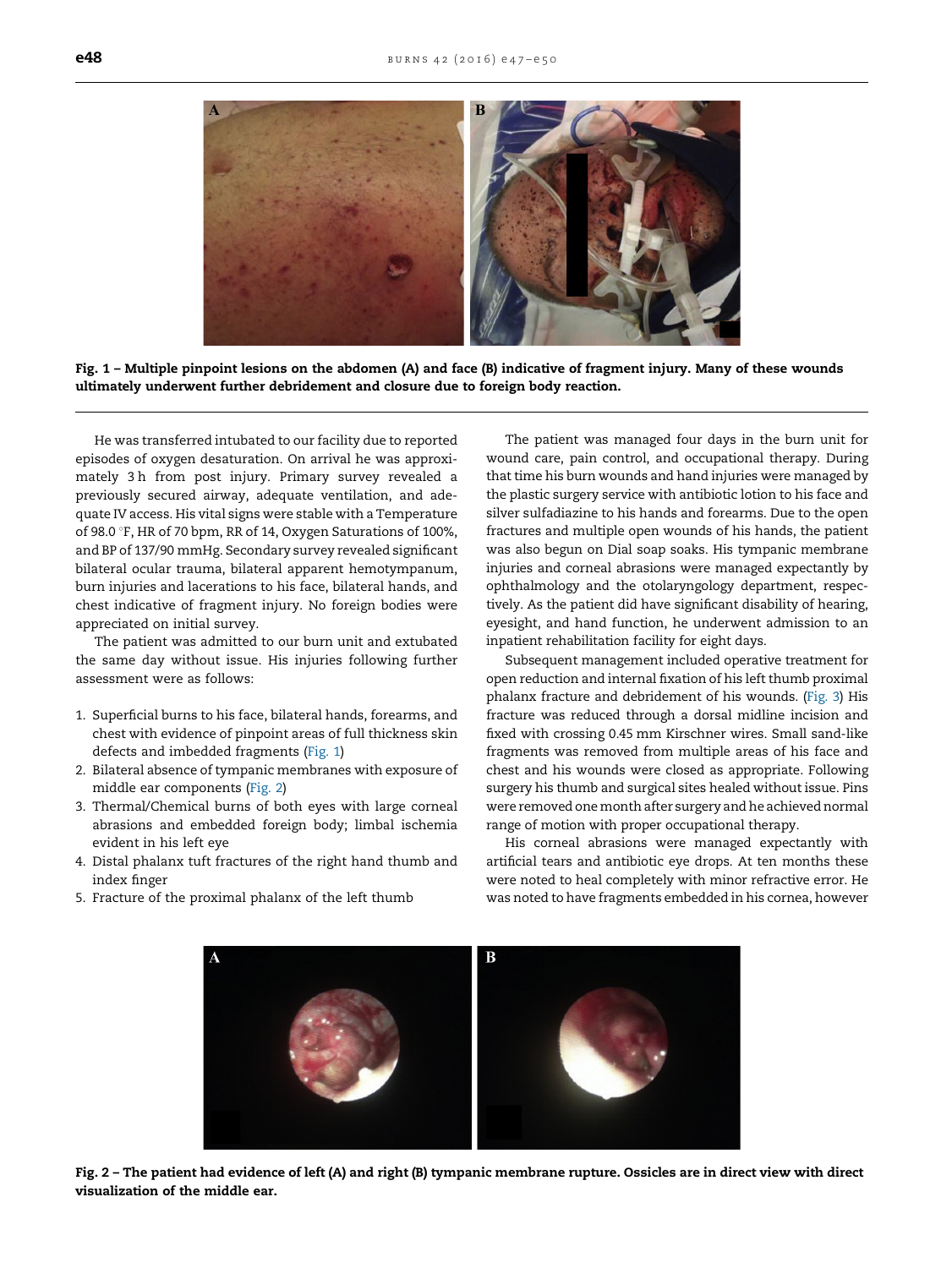<span id="page-2-0"></span>

Fig. 3 – (A) The patient acquired an oblique fracture of the left thumb proximal phalanx. (B) Open reduction and internal fixation with 0.45 mm Kirschner wires.

retrieving this fragments would cause greater corneal injury. After three months of follow up with audiology and otolaryngology departments, his tympanic membrane injury was felt to result in likely permanent sensorineural hearing loss. He continues to follow with their Department and may be a candidate for reconstruction of his tympanic membranes in the near future.

#### 3. Discussion

Tannerite $\mathbb{B}$  is currently sold without restriction in the United States. It is intended to be used as a target for center fire rifles, allowing the operator of the rifle to visualize if his or her target is hit from long distances. The explosive is sold as two separate components that are stable and noncombustible individually, hence the term binary explosive. This allows the materials to be sold without the federal regulations that normally accompany the sales of explosives and other hazardous materials. The two stable products create an explosive force when combined, with a catalyst added to an oxidizing agent. Its patent describes the oxidizing agent as mostly ammonium nitrate (~85%), with a small amount of ammonium perchlorate ( $\sim$ 15%), while the catalyst is a mixture of mostly aluminum powder ( $\sim$ 90%), with a small amount of zirconium hydride (~5%) and titanium sponge (~5%) [\[1\].](#page-3-0)

To chemically combine the two reactants, the product must be impacted with a force carrying the appropriate kinetic energy. In the case of firearms this constitutes a round traveling at the speed of 2000 feet per second, which is typically only achievable by a center fire rifle. According to its patent, the mixture is resistant to lower energy catalysts and will not explode when such energy is applied, including heat energy or small caliber ammunition. Furthermore, the resulting explosion is intended to be non-incendiary. In addition to the multiple safeguards inherent in the design of the product, the manufacturer provides details about proper use of the material. These guidelines include standing an appropriate distance away from the target, lifting the target off of the ground, and not using more than two pounds of the mixture at a time.

As with all products, unintended consequences can occur when the product is misused. Consumers can purchase unlimited amounts of this material and use it to create large explosions in a thrill-seeking effort. These larger explosions are inherently more dangerous and more likely to cause injury than the intended use limit of two pounds. The material surrounding the Tannerite $\mathbb{B}$  explosion can also contribute to injury. Detonating the binary explosive mixture within metal or wooden structures, such as the metal grill used by our patient, could create fragments capable of causing penetrating injuries to those near the blast. The aluminum powder and other reagents used in the initial reaction could also create fragments if the operator is close enough to the target. Furthermore, detonation near or within an already burning fuel source could cause burn injuries from the flying debris even though the target is non-incendiary.

The distance between the product and the operator also plays a role in preventing injury. The explosive reaction can only be ignited with the kinetic energy from a round travelling 2000 feet per second. Therefore, a handgun, rim fire rifle, or other low caliber weapon will not initiate the reaction if the target is placed an appropriate distance away from the shooter. Similarly, traumatic impact from other non-explosive mechanisms, such as handheld tools, power tools, or heating elements will not carry enough energy to produce a reaction. However, any object with the appropriate kinetic energy will ignite the product. Utilizing other explosive mechanisms, such as common fireworks, or utilizing lower energy firearms at a closer distance could cause the binary explosive to react and result in injury.

Tannerite $^{\circledR}$  is by definition a non-incendiary target, as all of the oxygen in the product is consumed by the initial reaction. However, the nature of the reaction does create a concern for blast injury if a large enough concentration of the substance is present. A blast, or explosion, results from an extremely rapid change in an explosive material from a liquid or solid phase to a gaseous phase. This rapid change in the state of matter causes a massive increase in local pressure, which dissipates outward from the source of the explosion in the form of a positive-pressure blast wave. The energy of this